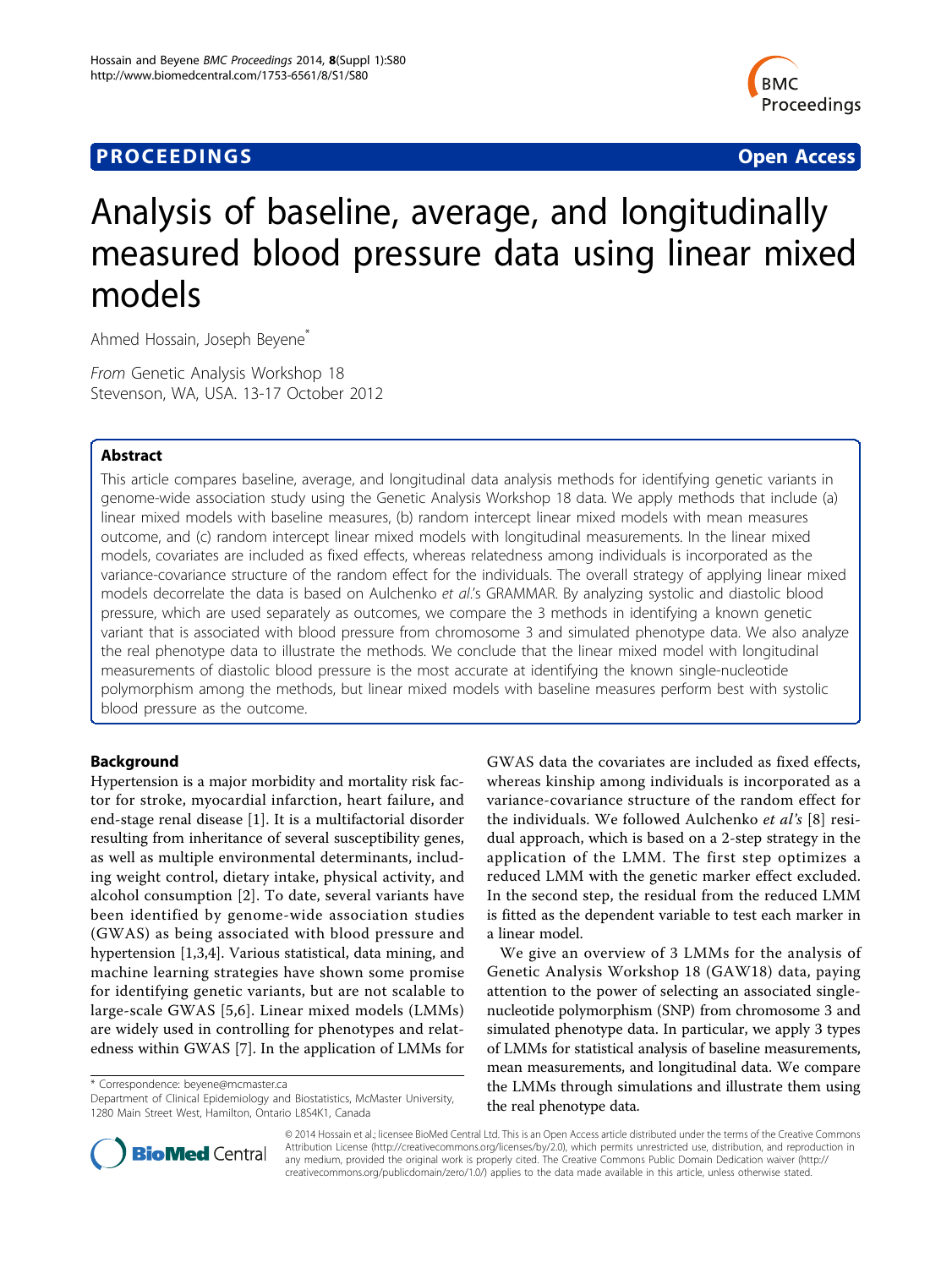#### Methods

## Data and quality control

We use 3 models to analyze the GWAS data set from chromosome 3 of the GAW18: a Diabetes-GENES Project, which consists of whole genome sequence data in a pedigree-based sample, longitudinal phenotype data for hypertension and related traits, and selected covariates. In this GWAS data, 65,519 SNPs have been genotyped for chromosome 3. In the simulated phenotype data, 849 subjects were measured at 3 time points for age, medication use, smoking status, and blood pressure. As is standard practice, SNPs with minor allele frequency (MAF) <1% were excluded from data analysis. We also filtered out SNPs with low call rates (<90%) and deviation from Hardy-Weinberg equilibrium (p value  $\leq 1e^{-6}$ ). The quality controls were implemented using the R package SNPassoc [[9\]](#page-4-0). In addition, we excluded 4 individuals because more than half of their SNP values were missing. After filtering, a total of 27,313 SNPs and 845 samples met our quality-control criteria and were used for analysis. The family relationships among these individuals were copied from the pedigree on the real data.

### Statistical analysis to evaluate the effect of SNPs

We consider 3 LMMs to evaluate the effect of SNPs on systolic blood pressure (SBP) and diastolic blood pressure (DBP) separately.

## Model 1: GRAMMAR approach for baseline measures analysis

Aulchenko et al. [[8](#page-4-0)] proposed a genome-wide rapid association using mixed model and regression (GRAM-MAR) to assess significance of the effect of a polymorphism. The method first obtains residuals adjusted for family effects and then analyzes the association between these residuals and genetic polymorphisms using least-squares methods. The model is expressed as follows:

*Initial model.* The initial model is  $y_{ij} = \beta_0 + \sum_i \beta_k x_{ijk} + G + e_{ij}$ , where  $y_{ij}$  is the value of phenotype corresponding to the  $j^{\text{th}}$  individual in the  $i^{\text{th}}$  pedigree,  $x_{ijk}$  is the value of the  $k<sup>th</sup>$  covariate or fixed effect,  $\beta_k$  is an estimate of the  $k<sup>th</sup>$ fixed effect or covariate, and  $e_{ij}$  is the vector of residual effects. G is the random polygenic effect that follows a multivariate normal distribution with mean 0 and variance  $\Phi \sigma^2 G$ , where  $\Phi$  is the relationship matrix (kinship matrix) and  $\sigma^2 G$  the additive genetic variance as a result of polygenes. The vector of estimated residuals is given  $_{\text{by}}$   $\gamma^* = \gamma - (\hat{\beta}_0 + \sum)$ *k*  $\hat{\beta}_k x_{ijk} + G$ ) =  $\hat{e}$ <sub>.</sub>

SNP model. The residuals are used as the dependent trait in a simple linear regression for each SNP,  $\hat{e} = \alpha^* + \gamma_1 S N P_1 + \varepsilon$ , where  $\gamma_1$  is the coefficient of the  $l^{\text{th}}$ 

SNP from the model 1 scenario. The method adjusts for familial relationship and is computationally fast, but the model only considers the time 1 information from the GAW18 data. The first stage model is implemented using the polygenic() function of the R package GenA-BEL, and the kinship matrix is estimated using the R package kinship2. Next, the lm() function is used for fitting the linear model with residuals obtained from the first-stage model.

## Model 2: Two-stage LMM for mean measured outcome analysis

We considered the measurement of the mean across the 3 time points as the outcome and followed the 2-stage approach. The model formula for the first stage is  $\bar{y}_{ij} = \beta_0 + \sum_i \beta_k x_{ijk} + G + e_{ij}$ , where  $\bar{y}_{ij}$  denotes the mean phenotype across the time points for the  $j^{\text{th}}$  individual in the  $i^{\text{th}}$  pedigree.  $\beta$  is the coefficient for unknown fixed effects representing nongenetic effects (mean age across time points, sex, smoking status at time 1, and medication use at time 1), and  $G$  is the random polygenic effect that follows a multivariate normal distribution with mean 0 and variance  $2K\sigma_G^2$ , where K is the kinship matrix with elements  $k_{ij}(j = 1, 2, ..., n_i)$  calculated from pedigrees, and  $\sigma_G^2$  is an unknown genetic variance; e is a vector of random residual effects that are normally distributed with zero mean and variance-covariance  $R = I\sigma_e^2$ , where I is the identity matrix and  $\sigma_e^2$  is the unknown residual variance.

In the second stage we consider the residuals as the outcome and fit the linear model,  $\hat{e} = \beta^* + \gamma_2 S N P_1 + \varepsilon$ , where  $\gamma_2$  is the coefficient of the  $l^{\text{th}}$  SNP from the model 2 scenario. We implemented the model using the R package kinship (R 2.10.1). The lmekin() function is used to obtain the residuals from the first-stage model.

## Model 3: Two-stage LMM for longitudinal analysis

We also evaluate a 2-stage LMM that takes longitudinal measurements into account. We consider 2 models, without and with time effects, in the application of the longitudinal analysis. In the first stage, we fit a random intercept LMM as follows:

$$
(A) \; \mathcal{V}_{ijt} = \beta_0 + \sum_k \beta_k x_{ijtk} + G + e_{ijt}(1)
$$

*k* Next, we extend the first-stage model allowing time points:

$$
(B)\gamma_{ijt} = \beta_0 + \sum_k \beta_k x_{ijtk} + \nu z_t + G + e_{ijt}(2)
$$

where  $y_{ijt}$  denotes the phenotype (SBP or DBP) for the  $j^{\text{th}}$  individual in the  $i^{\text{th}}$  pedigree at time t.  $x_{ijt}$  is the k fixed effect time-dependent covariate,  $\nu$  is the slope coefficient for the time points  $z_t$ ; t = 1, 2, 3, and G is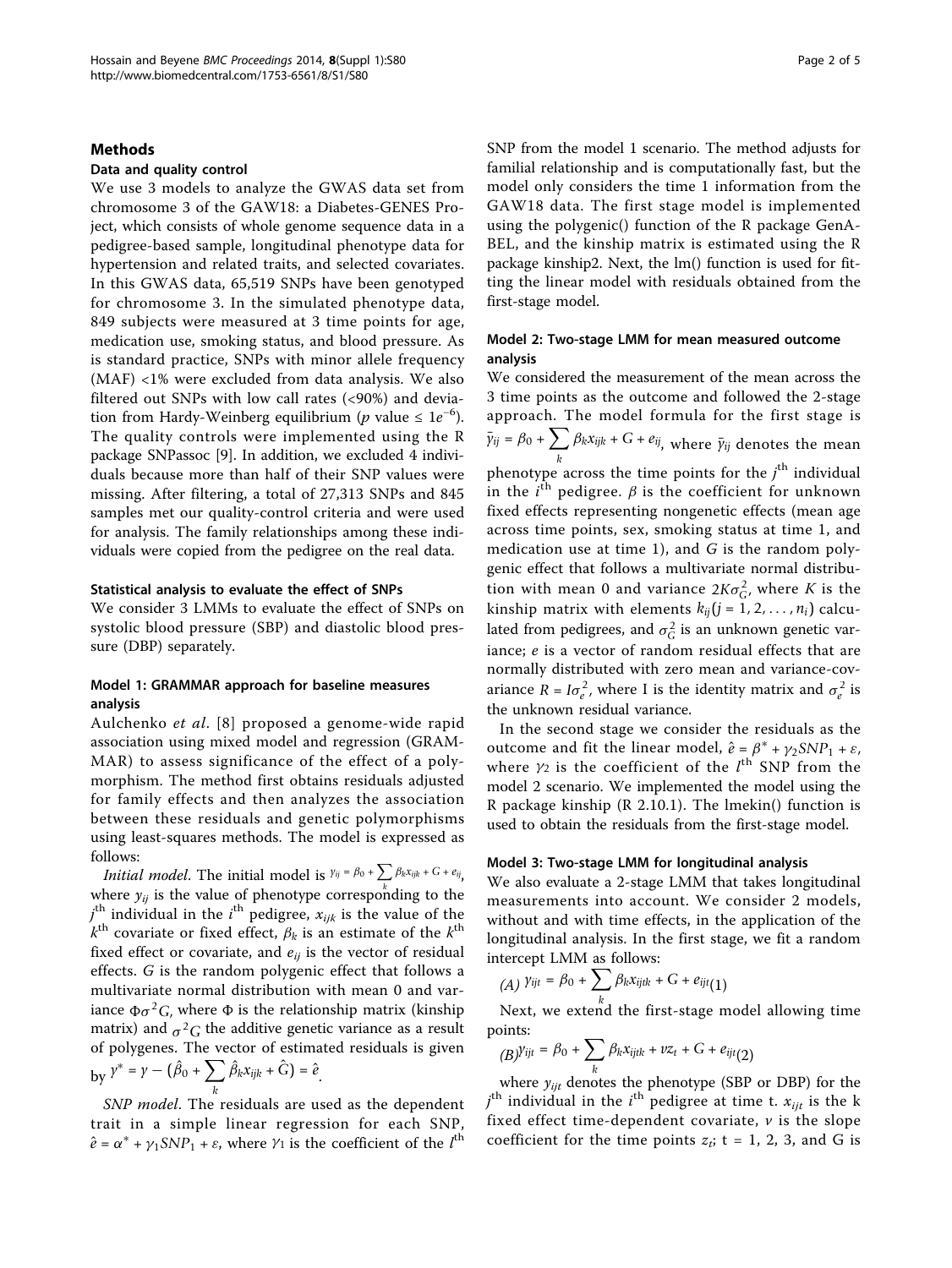<span id="page-2-0"></span>the random polygenic effect as in model 2; e is a vector of random residual effects that are normally distributed with zero mean and covariance  $R_0 = I \sigma_{e_0}^2$ , and  $\sigma_{e_0}^2$  is the unknown residual variance. Then we consider the mean of the residuals across the time points as the outcome and fit the model  $\bar{e} = \beta^{**} + \gamma_3 S N P_l + \varepsilon$  where  $\bar{e}$  is the vector of mean residuals across the time points and  $\gamma_3$  is the coefficient of the  $l^{\text{th}}$  SNP from the model 3 scenario. We applied the model using the R packages pedigreemm and kinship.

## Results

## Simulated data analysis

We investigated the performance of the 3 LMMs for selecting a known associated SNP from simulation studies. The 3 models are employed after adjusting for covariates and pedigree information, and the  $p$  values for each SNP are used to rank the SNPs.

The simulated phenotype data in GAW18 has 10 known SNPs from chromosome 3 that are associated with blood pressure. Among these SNPs, 2 have MAF >0.05. These 2 variants are rs6442089 (gene symbol: MAP4, position: 47956424, and MAF: 0.367) and rs1131356 (gene symbol: FLNB, position: 58109162, and MAF: 0.488). We investigated the 3 LMMs in terms of selection performances of rs6442089. We selected rs6442089 because it is a well-known SNP from the gene MAP4 that affects blood pressure.

We denote a SNP to be significant either if its  $p$  value is smaller than a cutoff value or if it belongs to a target number of ranked SNPs. For example, if our target number of selected SNPs is 200, then a SNP will be called truly identified from a simulated phenotype data if its rank belongs to the top 200. Alternatively, if our target cutpoint for  $p$  value is 0.001, then a SNP will be called truly identified if the  $p$  value of the SNP is found to be less than 0.001. The proportion is estimated by counting how many times from the 200 simulations the SNP (rs6442089) was in the list of target SNPs or within the  $p$  value cutpoint. Figure 1 lists the proportions for the 3

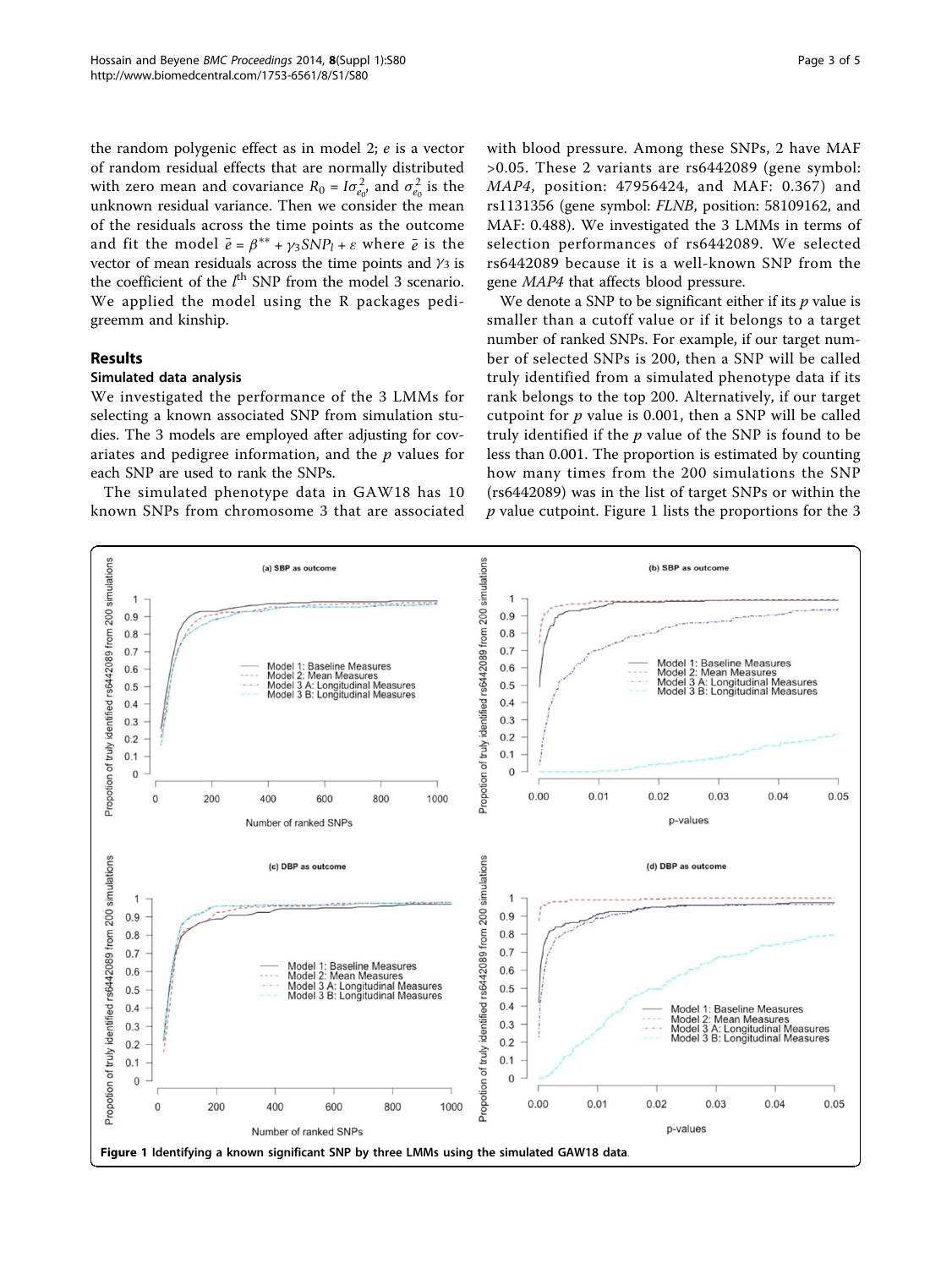| Rank | Model 1<br><b>Baseline measures</b> | Model 2<br>Average measures | Model 3A<br>Longitudinal measures |
|------|-------------------------------------|-----------------------------|-----------------------------------|
|      | rs2712464 (7.062e-06)               | Rs9846213 (1.745e-05)       | Rs9813958 (4.211e-04)             |
| 2    | rs2953046 (9.053e-06)               | Rs3911499 (2.500e-05)       | Rs2662090 (1.586e-03)             |
| 3    | rs1445065 (1.864e-05)               | Rs17005789(2.813e-05)       | Rs10511379 (1.651 e-03)           |
| 4    | rs2867840 (2.708e-05)               | Rs534185 (3.187e-05)        | Rs12488556 (1.811e-03)            |
| .5   | rs1386291 (3.357e-05)               | Rs2161060 (4.696e-05)       | Rs2366104 (1.810 e-03)            |

Table 1 Top 5 SNPs by the 3 LMMs considering the outcome SBP

p Values are shown in parentheses.

methods. Figure [1A](#page-2-0) indicates that the GRAMMAR procedure with the baseline measures is more effective than any of the other methods in selecting the SNPs considering SBP as outcome. But we found that the GRAMMAR procedure was not effective with baseline DBP measures among the models (Figure [1C\)](#page-2-0). As seen in Figures [1Ba](#page-2-0)nd [D](#page-2-0), LMM with mean measures outcome has greater power to detect the genetic variant considering a cutpoint of  $p$  values. It appears from the figures that applying LMM to longitudinal DBP data provides better results in selecting the SNP compared to any of the other methods. We found similar results by both Model 3(A) and Model 3(B). That is, the results from Model 3(A) and Model 3(B) do not look qualitatively different from each other: In both cases, the performance of selecting the SNP is lower in SBP and higher in DBP.

#### Application to real data

We employed the 3 LMMs to real phenotype SBP data after adjusting for covariates and we rank the SNPs using the  $p$  values for each SNP. We considered first 3 time points to avoid the missing values of the fourth time point, and we applied the 3 models to the same 845 individuals who were selected in the simulated data analysis. We report 5 top-ranked SNPs in Table 1. It can be seen that the  $p$  values from the LMM with longitudinal measurements are conservative compared to other methods. After investigation of the top 20 SNPs we found 3 SNPs in common across the models. The ranks for the known SNP, rs6442089, are 4376, 3105, and 758 by the LMMs with baseline, longitudinal (Model 3A), and mean measures outcome, respectively. Therefore, the real phenotype data suggest that the LMM with mean measurements performs best among the 3 methods for identifying the SNP rs6442089.

#### Discussion

In this article we applied 3 LMMs to the study of GAW18 in family data and in settings of relevance to baseline measures, mean measures, and longitudinally measured data. The statistical analysis of GWAS for GAW18 data using LMMs with longitudinal DBP measurements is capable of revealing the dynamic pattern of

genetic control over chromosome 3 but did not perform competitively with other models for longitudinal SBP measurements. Exploratory/graphical analysis for the trajectories of SBP and DBP measurements also supported the conclusion that DBP had more subject-specific variability in slopes than SBP. However, the GRAMMAR approach with single-measure SBP data at baseline can be used on the development of SNP selection.

A general consideration applicable to all the methods discussed here concerns the issue of whether the outcome is linear or nonlinear. An alternative approach could be to relax the conditions imposed on linear models and explore the hidden structure by using a varying coefficient model [\[10](#page-4-0)]. Consequently, it will be interesting to apply another method assuming the effects of SNPs are smooth functions of time.

#### Conclusion

We showed that a linear mixed modeling framework was most accurate at identifying known single-nucleotide polymorphism compared to other competing methods we considered in this manuscript for the analysis of longitudinal measurements of diastolic blood pressure. In contrast, baseline measures performed best with systolic blood pressure highlighting that, depending on the trajectory profile of the quantitative trait of interest, either just baseline values or serially measured values can be useful in genetic association studies.

#### Competing interests

The authors declare that they have no competing interests.

#### Authors' contributions

AH designed the overall study, performed all of the data analysis and drafted the manuscript. JB assisted in conceiving the idea, helped in drafting the manuscript and provided overall supervision. Both authors read and approved the final manuscript.

#### Acknowledgements

AH acknowledges post-doctoral fellowship funding from the Drug Safety and Effectiveness Cross-Disciplinary Training (DSECT) Program. JB would like to acknowledge Discovery Grant funding from the Natural Sciences and Engineering Research Council of Canada (NSERC) (grant number 293295- 2009) and Canadian Institutes of Health Research (CIHR) (grant number 84392). JB holds the John D. Cameron Endowed Chair in the Genetic